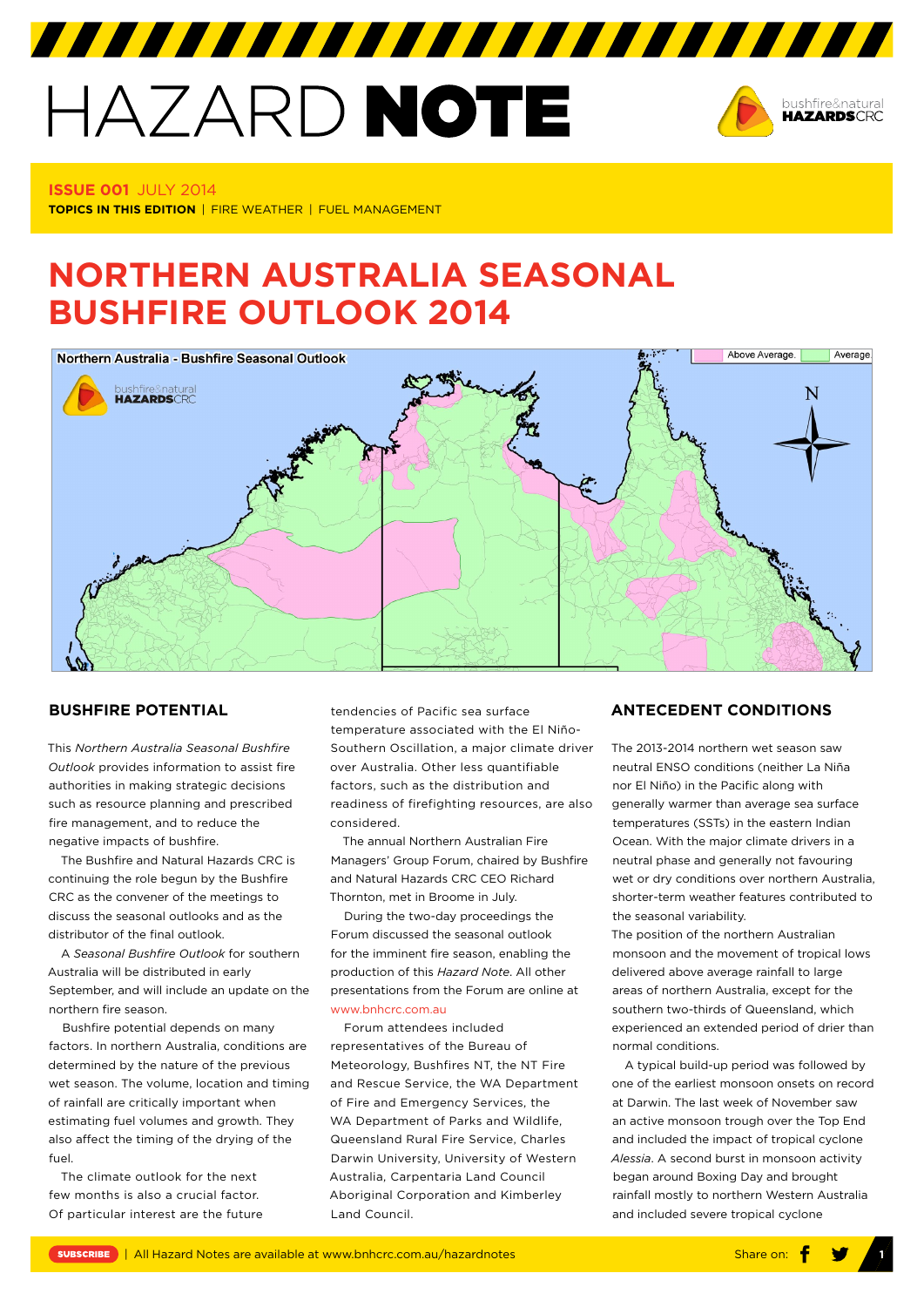

# **DEFINITIONS**

**Bushfire potential:** The chance of a fire or number of fires occurring of such size, complexity or other impact (such as biodiversity or global emissions) which requires resources (from both a preemptive management and suppression capability) beyond the area in which it or they originate. Fire potential depends on many factors including weather and climate, fuel abundance and availability, recent fire history and fire-fighting resources available in an area.

**Rainfall decile:** A decile is a statistical technique that ranks sorted observations into 10 equal groups. A decile rainfall map will show whether the rainfall is above average, average or below average for the chosen time period and area.

**IBRA:** Interim Biogeographic Regionalisation for Australia. Australia's landscapes are divided into 89 large geographically distinct bioregions based on common climate, geology, landform, native vegetation and species information. The Bushfire Outlook map is based on the IBRA regions for northern Australia.

*Christine,* which made landfall near Karratha, WA, on 30 December 2013. While WA received above average rainfall, Queensland had its third driest December on record.

Early January saw high temperatures and a few January temperature records set across northern Australia. In mid-January another active monsoon period began that lasted nearly five weeks and included ex-tropical cyclone *Fletcher* in the Gulf of Carpentaria and two other tropical lows that moved across the Northern Territory and the Kimberley region. The monsoon produced continual, and at times heavy, rainfall across the Top End, Victoria River District and the Barkly, parts of the Pilbara and Interior WA.

In Queensland, however, the monsoon did not move far enough south to produce significant rainfall over northern Queensland except for coastal regions around the Gulf, including Cape York. Most of interior Queensland was the driest since 2003 for January and received near average rainfall for February, which was not enough to make up for several months of dry conditions.

Following an exceptionally wet January



and February, March was relatively dry for most of northern Australia with no largescale monsoon patterns for the month. The wet season ended with a series of small rainfall events that continued until the end of April, with April rainfall totals being near average for most of the tropical north. A northwest cloudband in late April brought welcome rainfall to the Kimberly, Interior WA, the Alice Springs District and parts of Southern Australia, with some locations setting new April rainfall records.

# **Climate Outlook**

The tropical Pacific Ocean surface temperature has been at levels typically associated with a weak El Niño since May.

However, waters below the surface have cooled and atmospheric patterns have only recently shown some response to the warm ocean temperatures. These changes would need to persist for several weeks in order for an El Niño to become established, and it remains possible they are simply related to shorter-term weather variability.

Most climate models surveyed by the Bureau of Meteorology along with recent observations continue to indicate El Niño is likely (70 per cent chance) to develop later this year.

El Niño is often associated with below normal rainfall across large parts of inland eastern Australia during the second half of the year. The recent Seasonal Climate Outlook suggests a northern Australian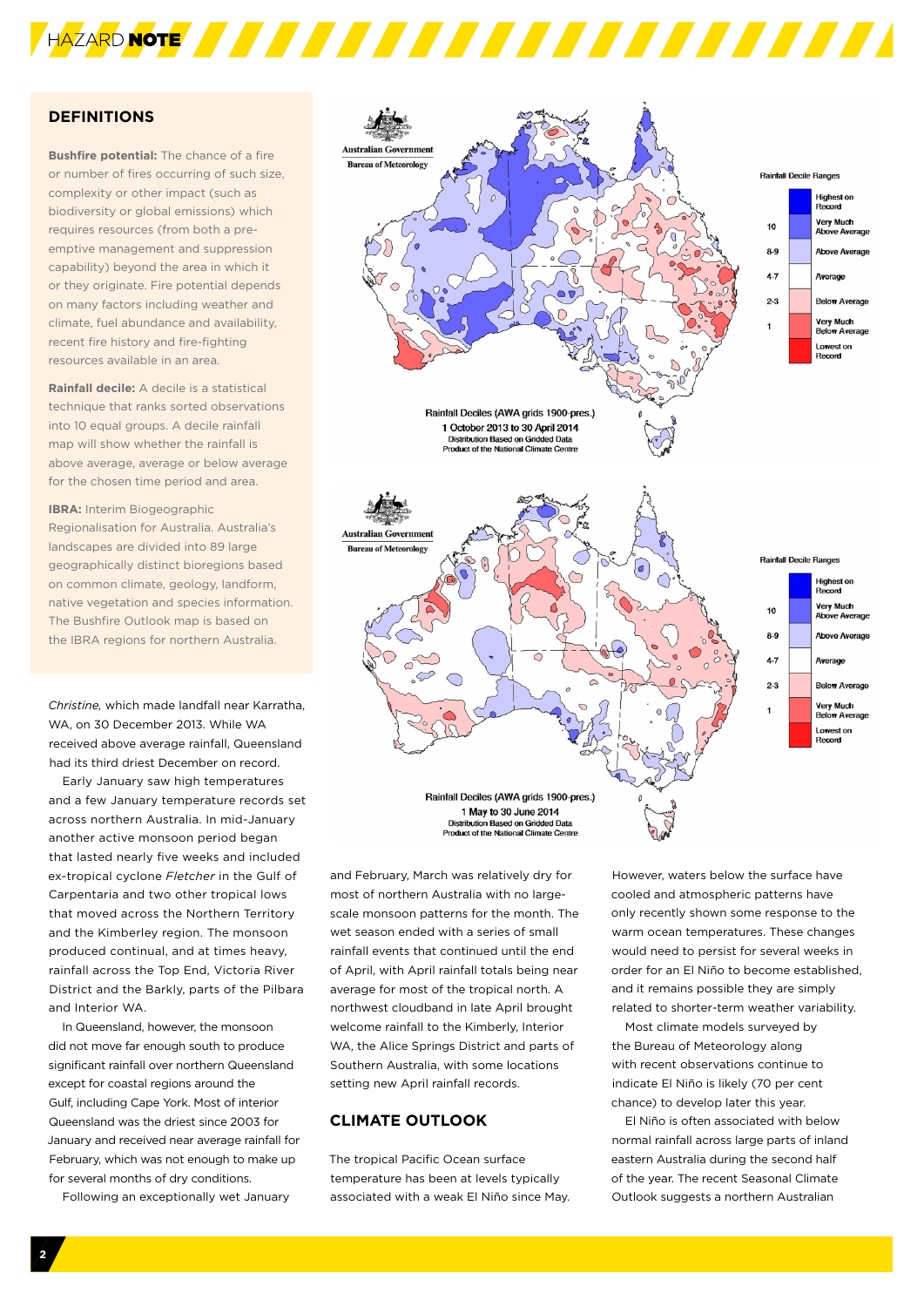

rainfall pattern may have some features typical of El Niño periods. Parts of northern Queensland are likely to experience drier than normal conditions for the remainder of the northern dry season. During an El Niño, the northern wet season and monsoon typically arrive later than normal, with northern Australia tending to have lower than usual rainfall from September through January. There is not a strong correlation between El Niño and rainfall across northern WA.

The Indian Ocean Dipole (IOD) typically has influence on Australian climate from about May to November. So far, the IOD has been neutral for most of the year. In mid-June, the sea surface temperature pattern across the tropical Indian Ocean tended towards a weak negative dipole pattern (warmer in the east than the west). However, some model outlooks suggest this may be a short-term shift, and the IOD may return to a neutral pattern for the rest of the year. Negative IOD events are typically associated with average to above average rainfall for central Australia from August to November.

Warmer than normal sea surface temperatures have surrounded northern Australia for most of the dry season. These warmer waters can provide more moisture to the atmosphere, which in favourable weather conditions (for example, interactions with fronts or northwest cloudbands) may result in increased rainfall.

The temperature outlook for Australia favours warmer than normal maximum and minimum temperatures for the remainder of the dry season across northern Australia. This could be partially caused by the warmer than average waters across mid-latitude Indian and south Pacific oceans – air masses moving over Australia need to travel over a large swathe of warmer than average ocean.

## **Regional Summaries**

#### **Northern Territory**

#### **Overview**

Significant rain events across a large part of the Northern Territory over the past six to nine months, together with longer range forecasts from Bureau of Meteorology and an expectation of a long and hot fire season, allow for the following observations on bushfire potential in the Northern Territory.

#### **Top End**

The Darwin Coastal and Darwin IBRA regions had average rainfall totals over the wet season and this has resulted in significant growth



of vegetation. In addition, the range and density of Gamba Grass continues to have an impact on this region, greatly increasing the complexity and potential risk associated with managing bushfires. The relatively late curing of the vegetation in the coastal area and limited opportunities to undertake mitigation efforts means that the assessment for the Darwin Coastal region is for Above Average bushfire potential, and an Average potential remains in the neighbouring regions.

#### **Southern Top End**

Rainfall totals and associated vegetation growth in the far north including the Victoria Bonaparte IBRA region. Broad scale efforts at mitigating late bushfires have been partially successfully with the high fuel loads somewhat reduced. However, an above average bushfire potential is evident in this region.

On the eastern side of the Northern Territory, significant rain and good vegetation growth has resulted in well above average levels of fuel on the coastal region, including the Gulf Upper Coast. The work that local land management groups and land holders have achieved in fuel hazard abatement is helping management of this area, but above average bushfire potential is still expected for the Gulf Upper Coast region. Neighbouring areas have average bushfire potential.

#### **Central Regions**

There has been significant rain across the central reaches of the Northern Territory from the west to middle areas. Rainfall was well above average or at extremely high levels. Average bushfire potential remains

elsewhere across the central Northern Territory, south and east towards the South Australian and Queensland borders.

#### **Western Australia Overview**

Bushfire potential depends on many factors including climate and weather, fuel abundance and availability, recent fire history and available fire-fighting resources. The Kimberley and Pilbara are fire-prone landscapes and it is normal for bushfires to occur each year. Above normal bushfire potential means that there is a high chance of fires occurring that may be complex, protracted or that could require resources beyond the local capacity.

#### **Kimberley**

Overall there is basically an above average bushfire potential in the central region. The extensive prescribed burning in the northern region of the Kimberley has assisted in reducing the very heavy grass growth to an average bushfire potential. The areas to the east and west of the central region are also of average bushfire potential. This assessment is cognisant of the increase in prescribed burning that is planned or has been undertaken across the region.

#### **Pilbara/Northern Goldfields**

In general, rainfall across the Pilbara has been average or above average. Due to these rainfall patterns there is an above average bushfire potential in the central and eastern part of this region. On the western side of the central zone the outlook potential is for an average season.